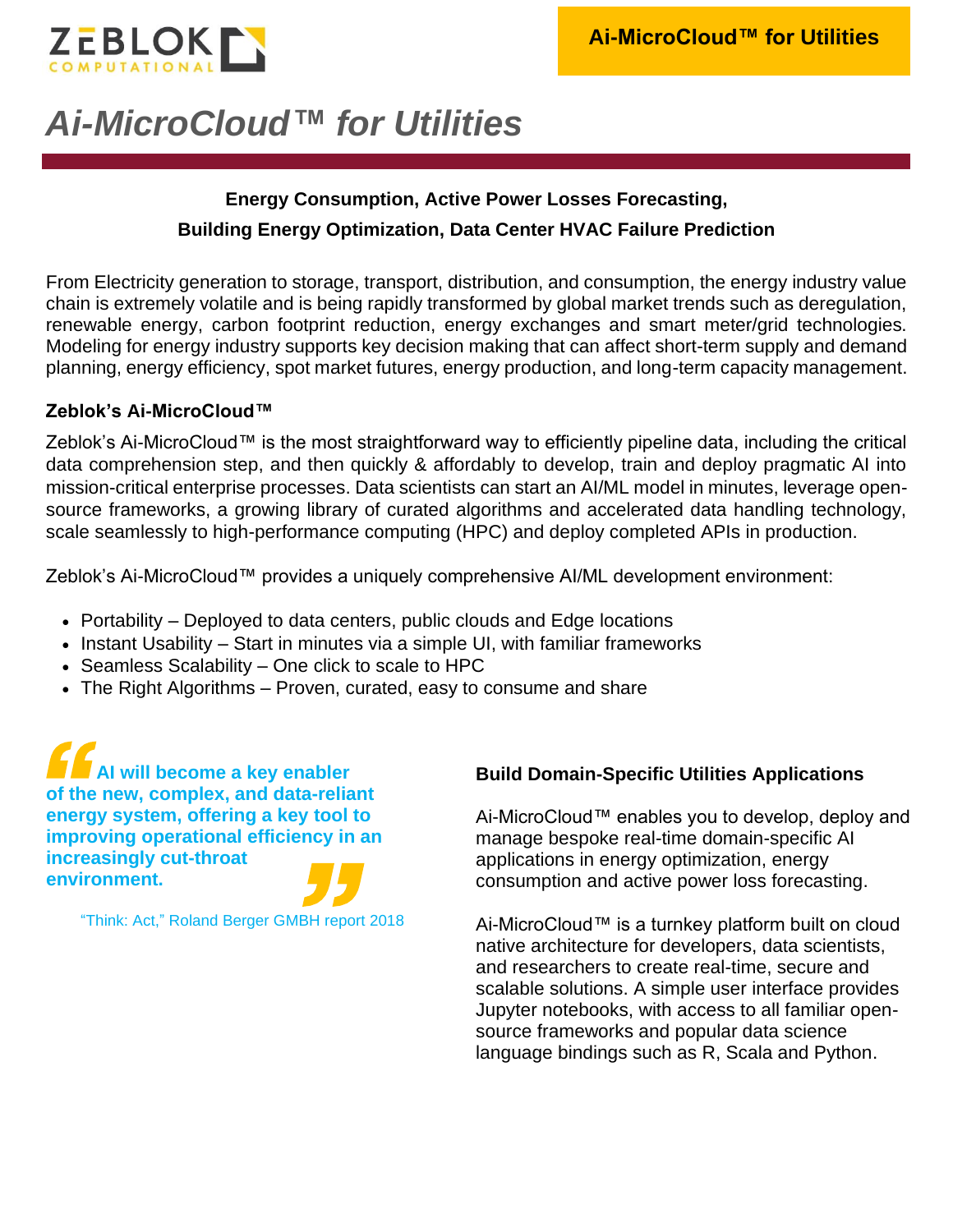



### **Time Series Data Analytics**

- **Energy Consumption:** Accurate energy forecasting is a crucial factor underlying utility company financial performance. They need accurate energy forecasts since extreme wholesale price volatility requires hedging against volume and price risk. It is important to determine which input variable have the highest relevance in calculating forecast. Examples of explanatory data variables can be historical load data in different levels of aggregation, as well as real-time measurement, weather data, calendar information, day/night etc.
- Active Power Losses Forecasting: Electricity distribution is impacted by line resistance, outside temperature and switching states in the grid, potentially resulting in energy grid losses. Transmission system operators (TSO) must compensate for losses and manage them as it influences balance on the grid. Examples of explanatory variables include historical actual values for losses and technical information such as relevant points on the power grid, load and weather data.
- **Heat Consumption:** Domestic heat consumption for water heating (cooking, bathing) and space heating. Continuous monitoring and detection of anomalous values can indicate issues such as ruptured pipes, loss of system pressure, water diversion or issues with radiators or boilers.
- **Building Energy Optimization:** Buildings produce, store, and consume power, interacting with multiple suppliers – Stable (nuclear, hydro), controlled variables (coal, gas) and variable (Solar, wind). Building managers can harness AI to enable decision-making on power optimization alternatives, including drawing power, producing and uploading energy; producing and consuming energy; and producing and storing energy.
- **Data Center HVAC:** HVAC failures can lead to full shut down of critical infrastructure operations. Managers can leverage AI to forecast HVAC malfunctions, allowing for predictive maintenance interventions and to plan maintenance during off-peak hours allowing for better system balancing and saving costs.